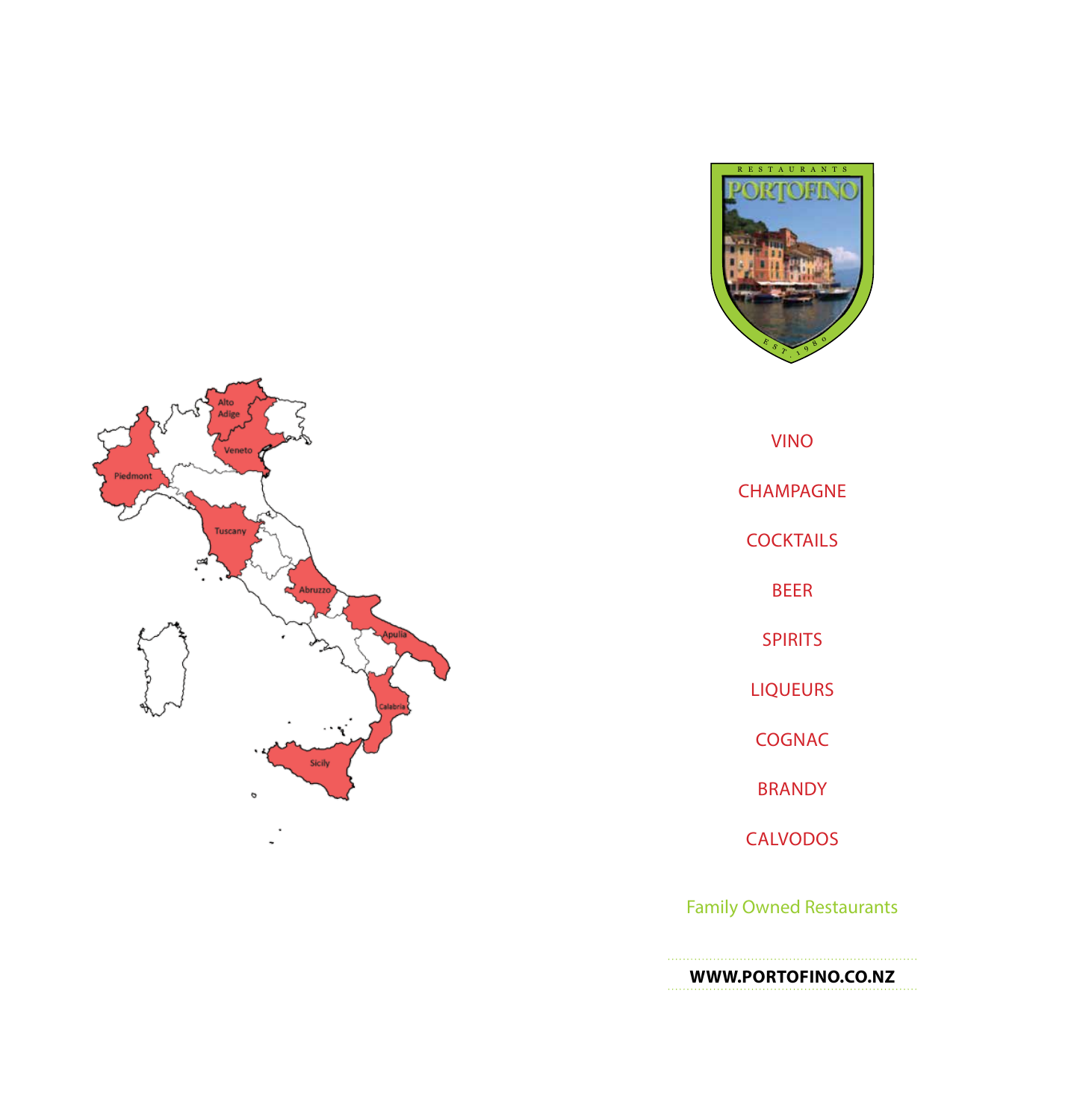

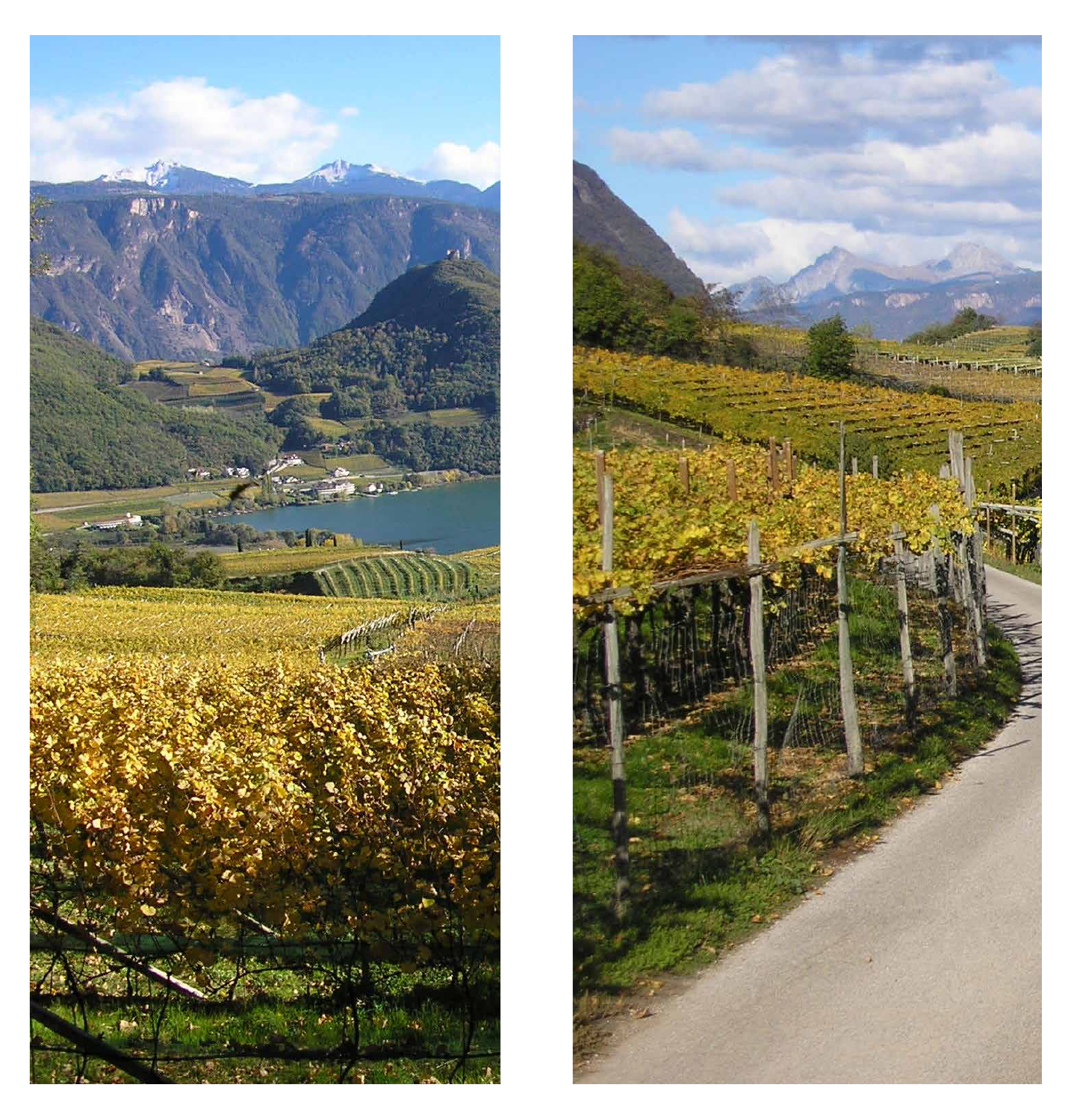### **LIQUEURS / PREMIUM LIQUEURS**

| <b>Drambuie</b> - A blend of saffron, honey, anise, nutmeg with a herbal earthiness | 10.5 |
|-------------------------------------------------------------------------------------|------|
| Cointreau - Rich orange flavour with memorable floral and herbaceous notes          | 10.5 |
| Tia Maria - Roasted coffee balanced with light vanilla and rich caramel             | 10.5 |
| Jägermeister - Full bodied blend of cinnamon, cloves and ginger roots               | 10.5 |
| Amaro Montenegro - Full bodied blend of vanilla and orange                          | 10.5 |
| Fernet Menta - Amaro or bitter herbal liqueur                                       | 11.5 |
| Fernet Branca - Amaro or bitter herbal liqueur                                      | 11.5 |
| <b>Campari</b> - Herbaceous bitterness balanced with blood orange zest and mint     | 10.5 |
| <b>Amaretto</b> - Sweet almond balanced perfectly with dry apricot                  | 11.5 |
| Frangelico - Rich and delicate hazelnut with hints of vanilla and dark chocolate    | 10.5 |
| Sambuca - Well rounded elderflower with star anise, liquorice and spice             | 11.5 |
| Pernod - Full bodied blend of coriander, star anise and mint                        | 10.5 |
| <b>Averna</b> - Delicate orange and spice with honey notes                          | 10.5 |
| Baileys Irish Cream - Layers of cream, toasted nuts and brown spice                 | 10.5 |
| <b>Ouzo</b> - Beautifully smooth spices combined in a unique mix                    | 10.5 |
| Galliano Original - Superb blend of lavender, peppermint and vanilla                | 11.5 |
| <b>Sambuca Black</b> - Rich and delighful with aniseed and liquorice notes          | 11.5 |
| Kahlúa - Smooth coffee with notes of rum, corn syrup and vanilla                    | 10.5 |
| <b>Malibu</b> - Smooth and fresh coconut flavour with a sweet finish                | 10.5 |
| <b>Midori</b> - Musky melon with a unique sourness                                  | 10.5 |
| <b>Limoncino</b> - Refreshing lemon with a sweet finish                             | 10.5 |

**Italian Wine Selection**

Gino & Kiro have personally selected these wines to enhance the menu

## **VINO FRIZZANTE**

#### Sparkling Wine

|                                                                                       | <b>GLASS BOTTLE</b> |
|---------------------------------------------------------------------------------------|---------------------|
| <b>Mionetto Prosecco Prestige - Veneto</b>                                            | 11.9 / 45.9         |
| Golden apples with a hint of white peach. A fresh and lively bubble.                  |                     |
| Prosecco Superiore DOCG - Santa Margherita - Valdobbiadene                            | 64.9                |
| Pleasantly fruity, with apples and peach blossoms notes.                              |                     |
| <b>Asti Spumante</b> - Piedmonte                                                      | 10.9 / 38.9         |
| A light clean, sweet style.                                                           |                     |
| Lambrusco - Italy                                                                     | 39.9                |
| A luscious sweet sparkling red from the birthplace of Ferrari.                        |                     |
| <b>Mionetto Prosecco Grand Rose - Veneto</b>                                          | 45.9                |
| Its finely fruity taste unfolds with hints of raspberry with a dry refreshing finish. |                     |

#### **VINO BIANCO**

White Wine

|                                                                       | <b>GLASS CARAFE</b> |
|-----------------------------------------------------------------------|---------------------|
|                                                                       | <b>500ML</b>        |
| <b>Bianco di Casa (House White) - Italy</b>                           | 9.9/28.9            |
| An crisp Italian white, flavours of summer fruit.                     |                     |
|                                                                       | <b>GLASS BOTTLE</b> |
| Pinot Grigio DOC - Alto Adige                                         | 12.9/54.9           |
| A dry style wine with an appealing flavour of Golden apples.          |                     |
| Orvieto Classico DOC - Cecchi - Veneto (when available)               | 38.9                |
| A bright citrus palate that makes this wine refreshing on the finish. |                     |
| Vernacciali Di San Gimignano DOCG - Cecchi - Tuscany                  | 48.9                |
| Floral and citrus notes with a refreshing crispness on the finish.    |                     |
| Rosato (Rosé) Toscano - Dogajolo - Tuscany                            | 13.9/58.9           |
| Elegant and structured with fruity and vivacious floral aromas.       |                     |
| <b>Principessa Gavia Cortese</b>                                      | 52.9                |
| Crisp and gentle acidity, dry balanced.                               |                     |
| Chardonnay Verdeca Puglia                                             | 12.9/76.9           |
| Full and well rounded with tropical fruit flavours.                   |                     |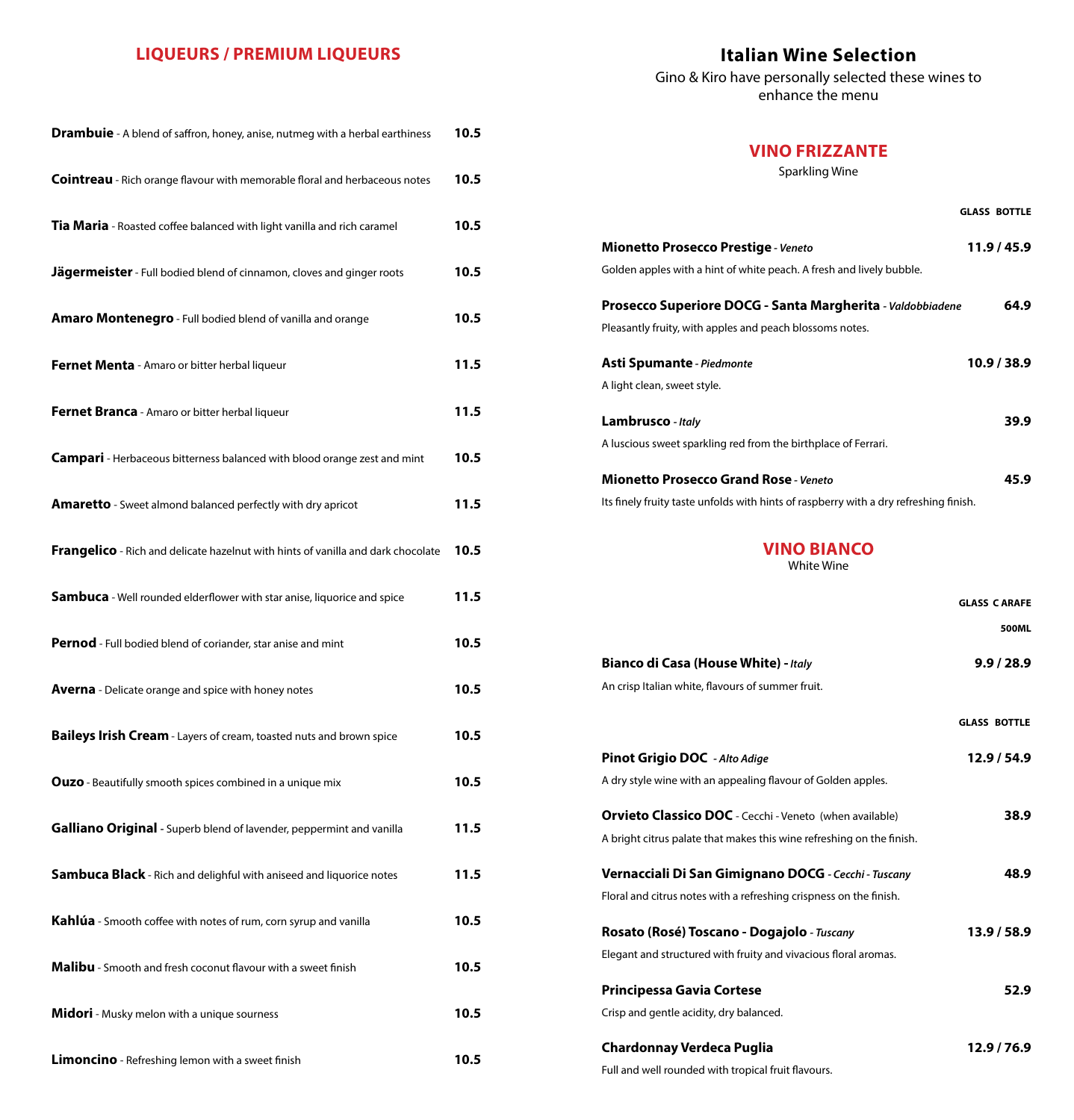## **Italian Wine Selection**

## **PREMIUM SPIRITS**

| <b>VINO ROSSO</b> |
|-------------------|
| Red Wine          |

|                                                                                | <b>GLASS CARAFE</b> |
|--------------------------------------------------------------------------------|---------------------|
|                                                                                | <b>500ML</b>        |
| Rosso di Casa (House Red) - Italy                                              | 9.9/28.9            |
| An elegant Italian red, flavours of soft red fruit.                            |                     |
|                                                                                |                     |
|                                                                                |                     |
|                                                                                | <b>GLASS BOTTLE</b> |
| Montepulciano d'Abruzzo - Abruzzo                                              | 10.9/39.9           |
| Excellent structure, harmonious and a good tannins.                            |                     |
| Chianti DOCG - Cecchi - Tuscany                                                | 11.9 / 45.9         |
| Intense summer bouquet of red fruits with a hint of violets.                   |                     |
| Chianti Classico DOCG - Cecchi - Tuscany                                       | 12.9/52.9           |
| Intense and persistent, its structure is large and with great balance.         |                     |
| <b>Chianti Riserva DOCG</b> - Tuscany                                          | 58.9                |
| Aromas are full, with elegant fruit flavours and lingering finish.             |                     |
|                                                                                |                     |
| <b>Sangiovese DOC</b>                                                          | 39.9                |
| "The pleasure of intensity" with hints of fruit.                               |                     |
| 'Romeo & Juliet's Wall' Passimento - Pasqua - Veneto                           | 12.9/54.9           |
| Themed around Juliet's wall in Verona, Italy, where 3000 messages              |                     |
| of love are left every day. Delicate red berries with hints of spices.         |                     |
| Nero d'Avola - Italy                                                           | 39.9                |
| A power packed red with blackberry, cherry and spicy oak.                      |                     |
| Primitivo IGT - Sasseo - Puglia                                                | 48.9                |
| Hints of plums, jams of red fruits and sweet accents of spices.                |                     |
| Valpolicella Superiore Ripasso DOC - Pasqua - Veneto                           | 59.9                |
| Wild cherries and redcurrant notes. A rich and full-bodied wine.               |                     |
| <b>Barolo DOCG - Fontanafredda - Piedmonte</b>                                 | 96.9                |
| Rich, deeply concentrated full bodied wine with pronounced                     |                     |
| tannins and acidity.                                                           |                     |
| Amarone Valpolicella DOCG - Pasqua - Veneto                                    | 115.9               |
| Currants, blackberries and sweet almonds with silky tannins and a long finish. |                     |

| Woodford Reserve Bourbon - Elegant vanilla with mesmerizing spice                   | 11.5 |
|-------------------------------------------------------------------------------------|------|
| Jack Daniel's - Smoky toasted oak with a silky caramel finish                       | 10.5 |
| Wild Turkey - Sweet maple nicely contrasted with spice and char                     | 10.5 |
| <b>Jim Beam</b> - Drier oaky notes and soft malt in the finish                      | 10.5 |
| <b>Canadian Club</b> - Spicy and zesty with an almond nuttiness                     | 10.5 |
| Chivas Regal 12 Year Old - Ripe, honeyed apples with a vanilla finish               | 15.5 |
| Glenmorangie 10 Year Old - Vanilla with a burst of flowery fruitiness               | 15.5 |
| Johnny Walker Black Label - Raisin sweetness with orange and citrus                 | 15.5 |
| Jameson - Peppered with spicy woods and a hint of sweet sherry                      | 10.5 |
| <b>Ballantines</b> - Tones of milk chocolate, red apple and vanilla                 | 10.5 |
| Tullamore Dew - Fresh fruit with light vanilla sweetness                            | 10.5 |
| Johnny Walker Red - Cinnamon and pepper with a fruity sweetness                     | 10.5 |
| Herradura Reposado - Delicious agave notes with cinnamon and spice                  | 11.5 |
| Jose Cuervo Anejo 1800 - Rich, smooth, rounded with spicy agave taste               | 11.5 |
| Appleton Rum - Complex citrus, fruity and sweet notes, with subtle orange peel 10.5 |      |
| <b>Coruba</b> - Full flavoured with hints of molasses, cocoa & caramel              | 10.5 |
| <b>Blackheart Rum</b> - Distinctively smooth with vanilla and spice                 | 10.5 |
| Absolut Vodka - Rich, full-bodied and complex with distinct grain flavour           | 10.5 |
| Tanqueray Gin - A good hit of liquorice with slight spice                           | 10.5 |

## **BRANDY COGNAC CALVADOS**

| Vecchia Romanga Brandy - An unmistakable flavour                                         | 11.5 |
|------------------------------------------------------------------------------------------|------|
| Pere Francios Calvados - Extremley smooth apple and oak                                  | 12.5 |
| <b>Courvoisier</b> - Complex aromas of ginger cookie and vanilla                         | 16.5 |
| <b>Remy Martin XO</b> - Sweet grilled peach and marzipan with depth and complexity 39.5  |      |
| <b>Hennessey XO</b> - Candied fruit and light spice aroma create a complete harmony 39.5 |      |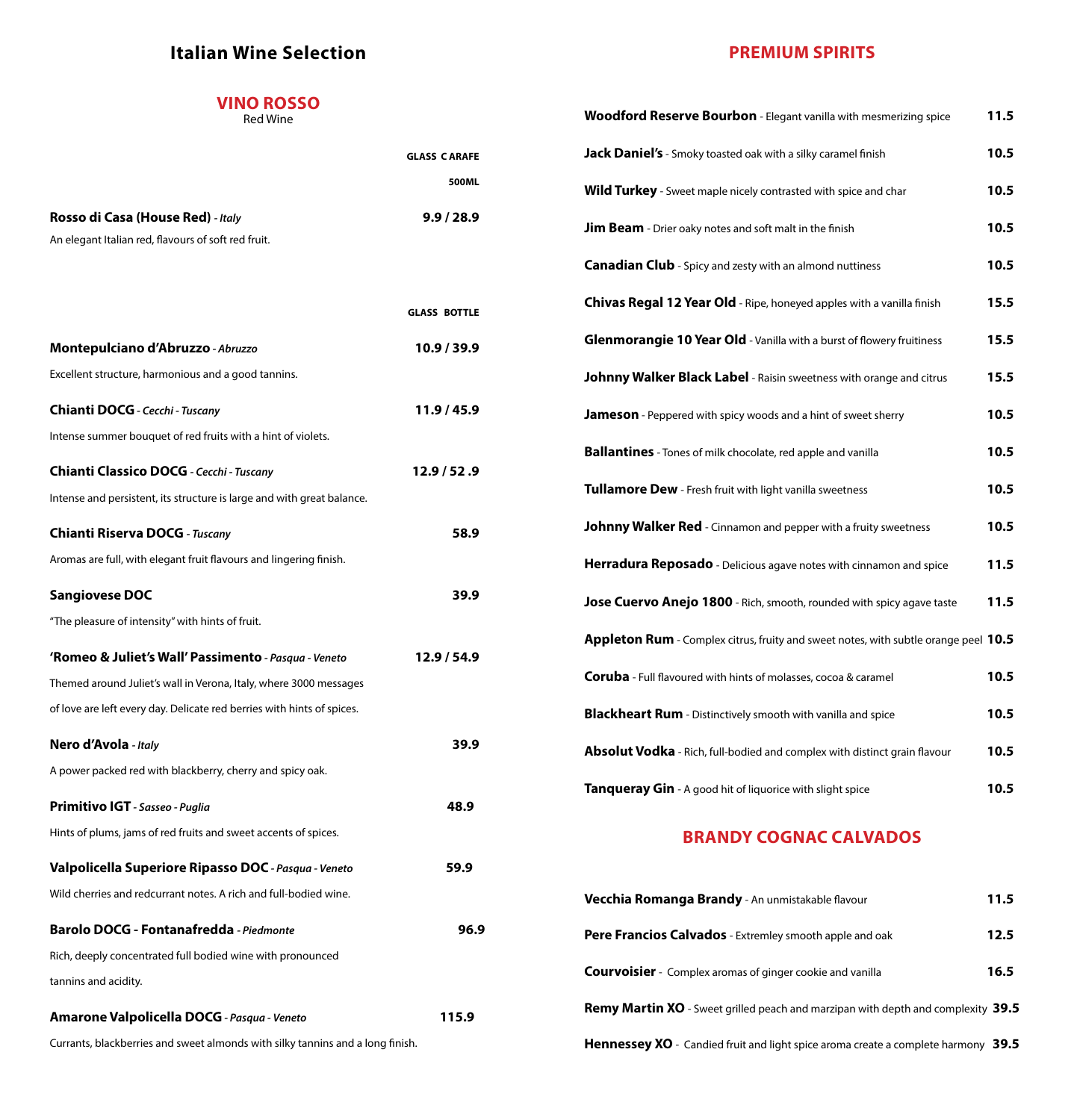### **COCKTAILS**

| Negroni - Hayman's Gin, Vermouth & Campari                                                           | 15.9 |
|------------------------------------------------------------------------------------------------------|------|
| Black Russian - Finlandia Vodka, Kahlua & Coke                                                       | 15.9 |
| Diavolo Azzurro - Mount Gay Silver Rum, Banana Liqueur, Malibu, Blue Curacao, Lemon & Lime           | 15.9 |
| Harvey Wallbanger - Finlandia Vodka, Galliano White & Orange Juice                                   | 15.9 |
| Rusty Nail - Highland Pride Whisky & Drambuie                                                        | 15.9 |
| Italian Stallion - Banana Liqueur, Galliano White & Cream                                            | 15.9 |
| Sea Breeze - Finlandia Vodka, Grapefruit Juice & Cranberry Juice                                     | 15.9 |
| Japanese Slipper - Midori, Cointreau & Lemon Juice                                                   | 15.9 |
| White Russian - Finlandia Vodka, Kahlua & Cream                                                      | 15.9 |
| Grasshopper - Creme de Menthe, White Creme de Cacao & Cream                                          | 15.9 |
| <b>Pina Colada -</b> Mount Gay Silver Rum, Malibu, Pineapple Juice & Cream                           | 15.9 |
| <b>Bloody Mary - Finlandia Vodka &amp; Spiced Tomato Juice</b>                                       | 15.9 |
| Tequila Sunrise - el Jimador Tequila, Orange Juice & Grenadine                                       | 15.9 |
| Margarita - el Jimador Tequila, Lime Cordial, Cointreau & Lemon Juice                                | 16.9 |
| Toblerone - Frangelico, Kahlua, Honey & Vanilla Ice Cream                                            | 16.9 |
| <b>Cosmopolitan</b> - Finlandia Vodka, Cointreau or Triple Sec & Cranberry Juice                     | 16.9 |
| Dry Martini - Dry Martini, Hayman's Gin & an Olive                                                   | 16.9 |
| <b>Sweet Martini - Hayman's Gin or Finlandia Vodka</b>                                               | 16.9 |
| Perfect Martini - Martini Rosso, Martini Bianco & Hayman's Gin                                       | 16.9 |
| Manhattan - Jack Daniel's, Martini Rosso & Bitters                                                   | 16.9 |
| Sex On The Beach - Midori, Finlandia Vodka, Strawberry Liqueur, Pineapple Juice & Grenadine          | 16.9 |
| Mojito - Mount Gay Silver Rum, Lime, Mint and Sugar Soda                                             | 16.9 |
| Long Island Ice Tea - Silver Rum, Dark Rum, Hayman's Gin, Cointreau, el Jimador Tequila & Coke. 18.9 |      |

## **SPARKLING COCKTAILS**

| <b>Bellini - Peach Juice &amp; Champagne</b>            | 15.9 |
|---------------------------------------------------------|------|
| Limoncino - Limoncello & Champagne                      | 15.9 |
| <b>Champagne Cocktail - Brandy &amp; Champagne</b>      | 15.9 |
| <b>Aperol Prosecco Spritzer - Aperol &amp; Prosecco</b> | 15.9 |
| <b>Aperol Soda Spritzer - Aperol &amp; Soda</b>         | 11.9 |

#### **CHAMPAGNE**

**GLASS BOTTLE**

| Pol Roger Brut Reserve NV - France - 375ml     | 65.9         |
|------------------------------------------------|--------------|
| Pol Roger Brut Reserve NV - France - 750ml     | 26.9 / 130.9 |
| Piper Heidsieck Cuvee Brut NV - France - 750ml | 120.9        |

#### **CHARDONNAY**

| Haymaker - Marlborough                      | 10.9/39.9 |  |
|---------------------------------------------|-----------|--|
| Waipara Hills – <i>Waipara</i>              | 53.9      |  |
| Jackson Estate 'Shelter Belt' - Marlborough | 12.9/54.9 |  |

## **SAUVIGNON BLANC**

| The Maker 'Fleur de Lis' - Marlborough | 10.9/40.9 |
|----------------------------------------|-----------|
| Lake Chalice - Marlborough             | 11.9/48.9 |
| Duck Hunter - Marlborough              | 51.9      |

### **PINOT GRIS**

| Torea - Marlborough                 | 10.9/40.9 |
|-------------------------------------|-----------|
| Allan Scott - Marlborough           | 48.9      |
| <b>Rimu Grove 'Bronte'</b> - Nelson | 12.9/52.9 |

## **RIESLING - ROSÉ**

| Nga Waka Riesling - Martinborough               | 12.9/47.9   |
|-------------------------------------------------|-------------|
| Kate Radburnd ' Berry Blush' Rosé - Hawke's Bay | 11.9 / 45.9 |

#### **PINOT NOIR**

| <b>Grower's Mark - Marlborough</b>   | 12.9/45.9 |
|--------------------------------------|-----------|
| <b>Mud House</b> - Central Otago     | 13.9/54.9 |
| <b>Three Paddles</b> - Martinborough | 65.9      |
| <b>Scott Base</b> - Central Otago    | 72.9      |
| Rockburn - Central Otago             | 95.9      |

#### **OTHER REDS**

| <b>Grant Burge Benchmark Shiraz - McLaren Vale</b>      | 10.9 / 40.9 |
|---------------------------------------------------------|-------------|
| <b>Brookfields 'Burnfoot' Merlot</b> - Hawkes Bay       | 11.9 / 49.9 |
| Hardy's Tintara Cabernet Sauvignon - McLaren Vale       | 12.9 / 53.9 |
| Lake Chalice Syrah - Hawke's Bay                        | 57.9        |
| <b>Matawhero Church House House Malbec</b> - Hawkes Bay | 66.9        |
| Pask 'Small Batch' Cabernet Sauvignon - Hawkes Bay      | 72.9        |
| Torbreck 'Woodcutters' Shiraz - Barossa Valley          | 85.9        |